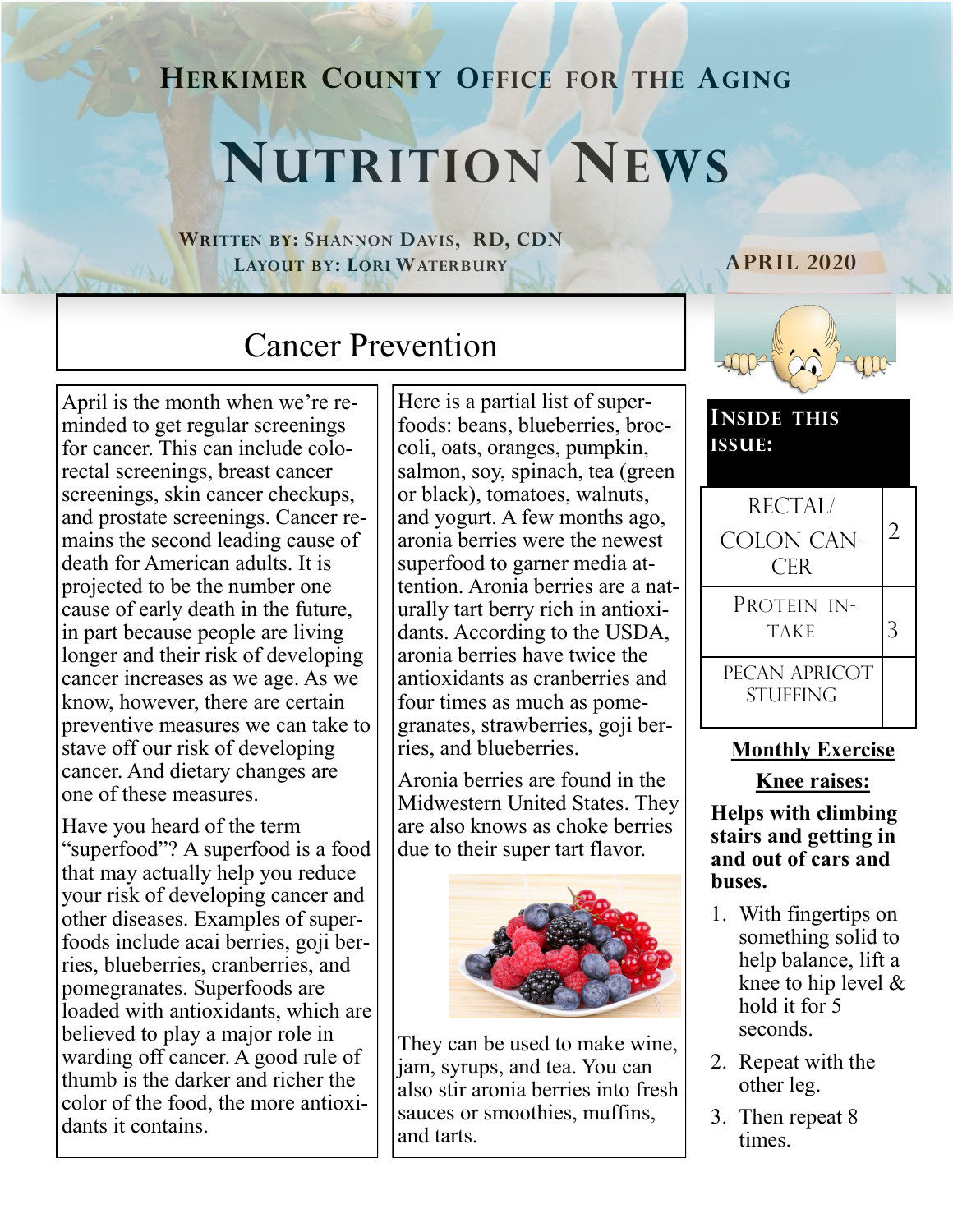Colorectal cancer is prevalent in the elderly population. It is now recommended that adults begin getting regular colonoscopies starting at the age of 50. If there is a strong familial history of colorectal cancer, it may be recommended that you begin screenings as early as 40.

As with most cancers, early stages of colorectal cancer often produces few to no symptoms. When symptoms do appear, they often vary with the location and size of the cancer. Often, the first noticeable signs are changes in the frequency, quality, or consistency of bowel movements. This might include feeling like you don't completely empty your bowel or feeling the need to "go" even when you don't need to; frequent fullness, bloating, or cramps; diarrhea or constipation; a difference in the shape of the stool, such as being consistently more narrow; and tarry stools or mucus or blood in the stool.

You may be able to reduce your risk of colo-

rectal cancer by making some lifestyle changes. Maintaining a healthy weight, cessation of smoking, and regular exercise may all play a role in lowering your risk.



However, on this page, we will focus on specific dietary changes you can make that may overall reduce your risk of developing not only colorectal cancers, but cancers in general.

Research is beginning to emerge that shows a strong link between dietary fat and the development of colorectal cancer. High fat consumption increases the amount of certain substances that are released into the digestive tract. These substances are bile acids. Bile acids break down fats. However, when they get into the colon, the large amount of bile acids may be converted to secondary bile acids, which could promote tumor growth, especially in the cells that line the colon.

Another dietary change that could be made to reduce your risk of developing colorectal cancer is to increase your intake of antioxidants. Antioxidants work by defending the body against dangerous substances knows as free radicals. The previous page has a partial list of foods high in antioxidants.

In addition to dietary changes, keep in mind the following recommendations to cut your risk of developing all cancers.

- **Limit alcohol intake:** if you drink, limit your intake to no more than one drink per day.
- **Don't smoke:** accumulating evidence suggests a link between smoking and many cancers, not just lung cancer.
- **Control your weight:** being overweight or obese increases your risk of many cancers,.
- **Be physically active:** physical activity can help you maintain a healthy weight.
- **Avoid exposure to radiation and environmental pollution:** medical imaging methods, such as CT scans, have linked to cancer. Reduce your exposure by having tests only when absolutely necessary.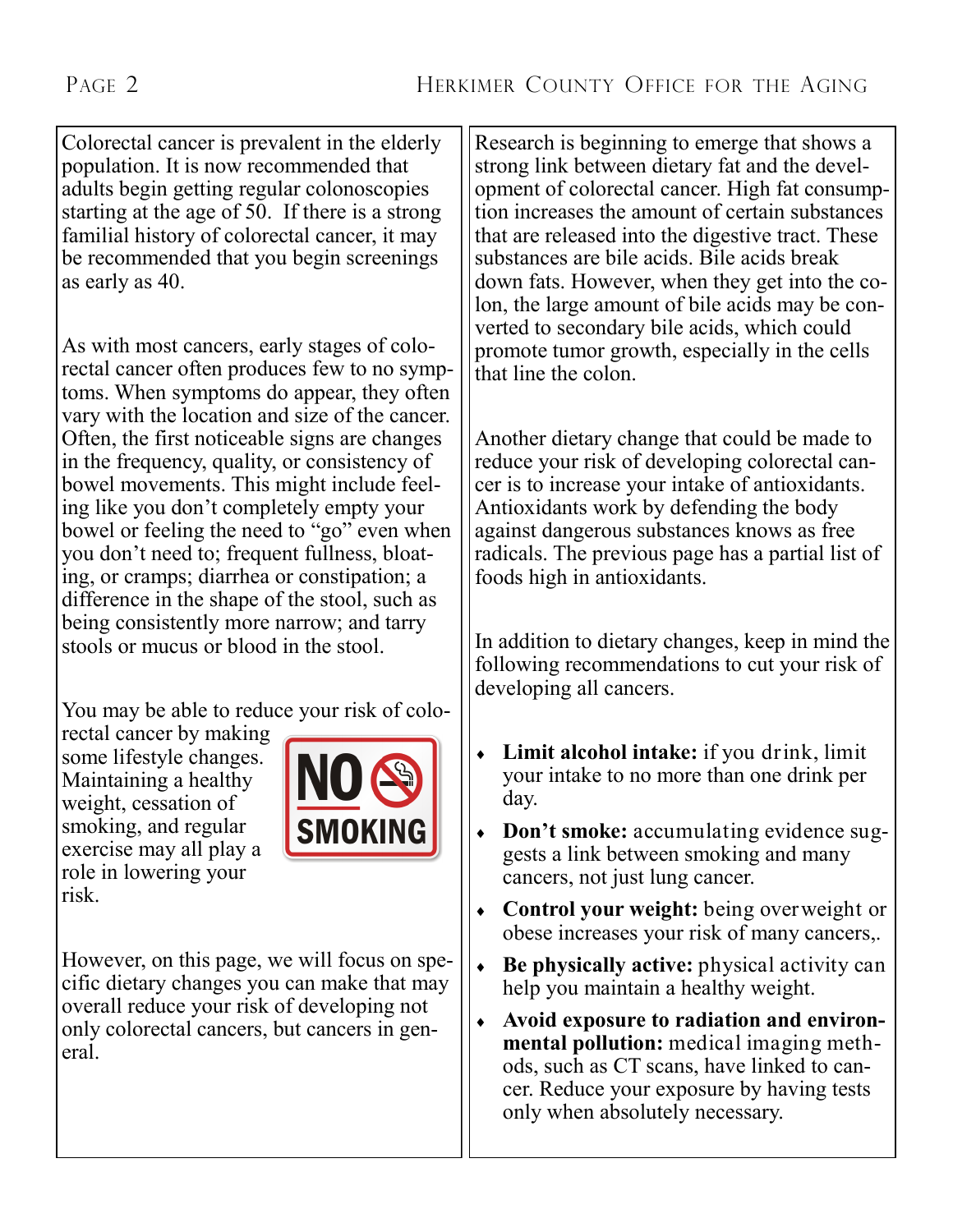#### PAGE 3

Protein plays a key role in a number of different bodily processes. Because the body doesn't store amino acids (the building blocks of protein) like it does fat, the body needs a daily supply of amino acids to continue to make protein.

As we age, our protein needs actually increase slightly. For the average adult over the age of 65, a typical protein goal for daily intake is somewhere between 60 and 80 grams. Certain chronic conditions may require a protein restriction (such as those individuals who have kidney or liver problems), while other conditions actually require a higher daily protein intake (such as people on dialysis or those with skin breakdown such as non-healing wounds).

So what foods are considered good protein sources? Generally,



meat is what we first think of when we think of protein. Chicken, beef, pork seafood, lamb, and even wild game are all excellent sources of protein. One ounce of any of the aforementioned foods generally contain about 7 grams of protein., If you are worried about the amount of saturated fats in these foods, remember that there are often lean varieties. For example, you can buy lean ground beef– some stores carry ground beef that is 93% lean– so that you can get adequate protein without overdoing your fat allowance for the day. Dairy products are also excellent sources of protein. And again, these items are available as low fat or even non-fat (or skim) options. Milk, yogurt, cheeses, and ice cream all contain good protein.

Beans and legumes can also be adequate sources of protein. Beans are generally not considered a complete protein (such as animal products or meat) but they can still contribute to your overall protein intake. Peanut butter is also an excellent source of protein. While it is high in fat, it can be sued sparingly to complement your protein intake. Nuts in general are excellent sources of protein. Almonds, pistachios, cashews, and peanuts can all be incorporated into a healthy diet that will be rich in protein.

Perhaps the best source of protein is eggs. Egg intake was discouraged a number of years ago because eggs are high in cholesterol. However, eggs are the single most bioavailable source of protein that our bodies can utilize. It is now thought that three or less eggs weekly is considered "safe" even if you have a higher than normal cholesterol level. And if you only eat the white of the egg (which while still high in protein is low in cholesterol) there is almost no limit on your intake. Because of their versatility, eggs can easily be incorporated into a moderate diet. They can even be added to casseroles or mixed dishes when you are looking to add a few more calories or grams of protein into your diet because they are virtually undetectable.

Lastly, remember that much of the nutrition of an egg is found in the yolk. Most of the egg's nutrients are in the yolk, and just over 40% of the egg's protein is found in the yolk. Eggs are rich in Vitamins A, B5, B12, folate, choline (for cell health), and lutein (for eye health). The benefits for consuming



eggs are numerous and varied!